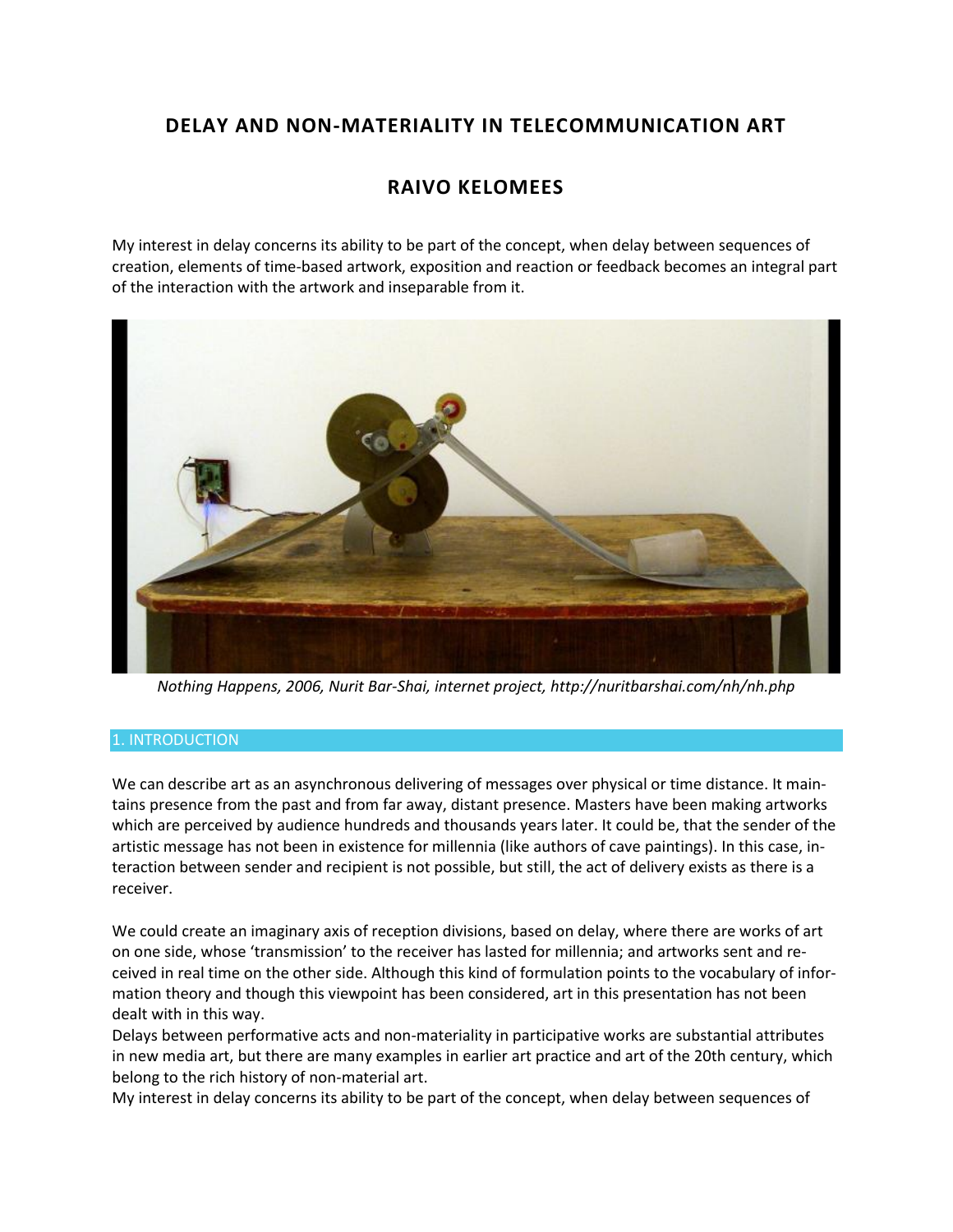creation, elements of time-based artwork, exposition and reaction or feedback becomes an integral part of the interaction with the artwork and inseparable from it. Naturally, we can distinguish other episodes of delay, like one which is happening between creative intention of the artist and creative execution of the artwork.

### 2. FROM PAINTING BY TELEPHONE TO INTERNET ART

L*á*szló Moholy-Nagy's "Telephone Paintings" were made in 1922 and were almost the first examples of early telecommunication art. Evidently, as historians write, he got his ideas from "Dada-Almanac", which was edited by Richard Huelsenbeck in Berlin in 1920. Huelsenbeck presented the provocative notion that images could be ordered by telephone. It inspired L*á*szló Moholy-Nagy, who lived in Berlin. [1] L*á*szló Moholy-Nagy wrote:

In 1922, I ordered by telephone 5 paintings in porcelain enamel from a sign factory. I had the factory's colour chart before me and I sketched my paintings on graph paper. At the other end of the telephone, the factory supervisor had the same kind of paper, divided into squares. He took down the dictated shapes in the correct position. (It was like playing chess by correspondence.) . Thus, these pictures did not have the virtue of the "individual touch," but my action was directed exactly against this overemphasis. I often hear criticism that because of this need of the individual touch, my pictures are "intellectual". [2]

We can say that in 1922 the first attempt was made to create and deliver a computer graphic picture over distance. The author was "removed" from physical result of his work.

If we think more deeply about the process of creation of Moholy-Nagy, then there are different steps, activity and delay sequences: delay between when artist is telling which square to colour and the factual colouring of it in the sign factory. Then, after the information has been delivered, an enamel painting was produced. There is a second delay between the second and third activity. After the physical paintings were sent to author, there is a third delay, or feedback which shows how the message was understood. Then, paintings are exhibited, the visitor/audience sees them, visual information is transferred directly to the viewer. The time between presentation and reception is the fourth activity sequence and delay.

We can describe this Moholy-Nagy´s order of telephone painting in the terminology of an information model: sender, message, transmission, noise, channel, reception, receiver and feedback. Moholy-Nagy, the artist, is the information source and sender of information, in between there is noise - which is irrelevant, as we see - information was received by the supervisor correctly.

According to traditional understanding, delay in aesthetical communication could be defined as time which lies between completing the artwork by the artist and the perception of it by the viewer.

What I want to discuss is the disappearance or shortening of the delay between when the creator has finished the artwork and when viewer perceives it; and the situation where (by means of interactivity), the act of creation and the act of perception belong to the performative telecommunication artwork. Another interesting aspect is the inter-relation and exchange between creation and perception, so that perception and action, where it leads, becomes input for the next act of creation. There is a situation,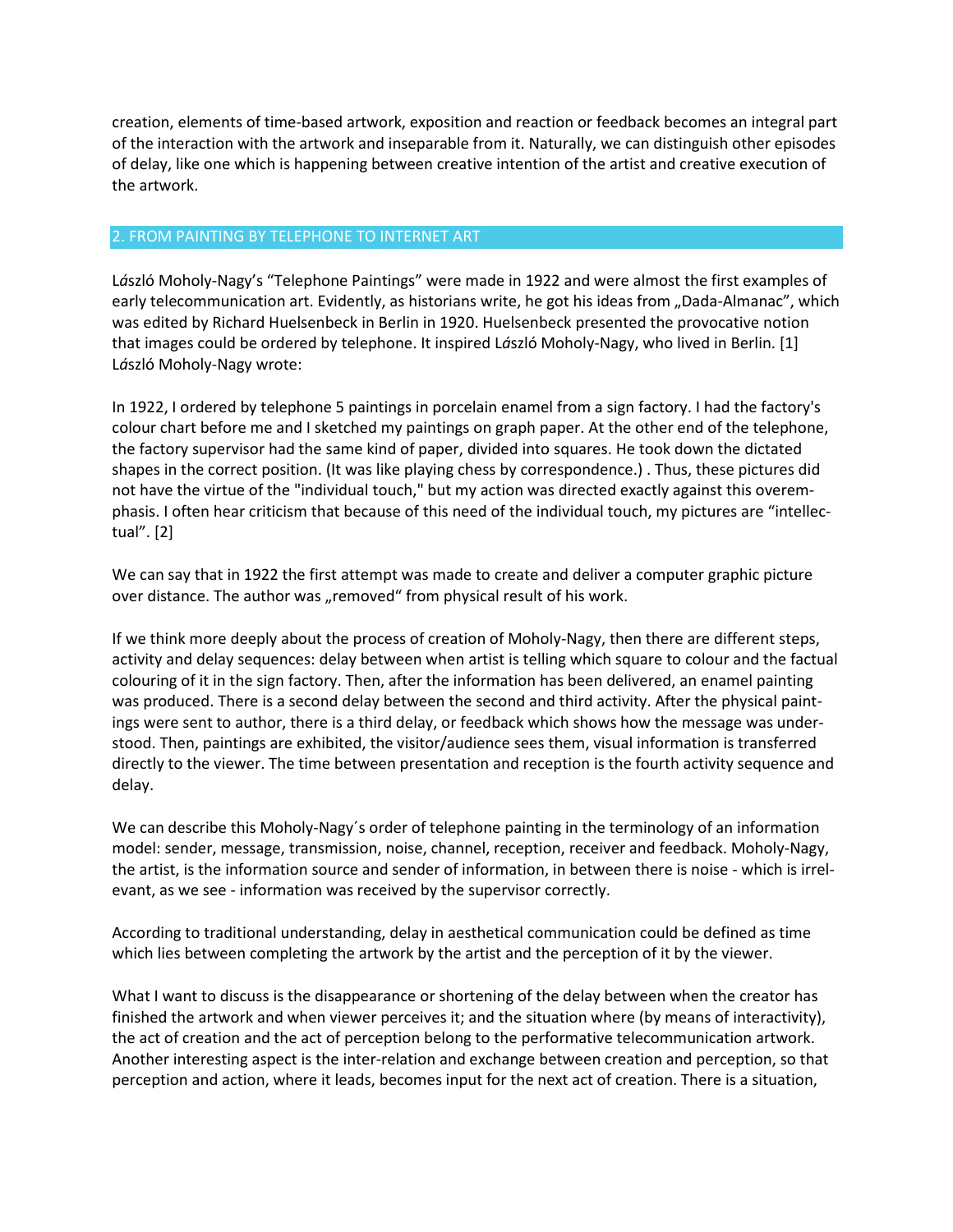where presentation of an art object becomes a performance between the artwork and the user; it becomes time-based art were both the artist and the creator and receiver are taking part and where feedback from the receiver becomes input for artist, for the next stage of his creative activity.

Also, I would like to show that the delay between action and perception, or different sequences of activity, could be an essential building element - it could belong to a functional part of the artwork.

We can mention the delay which lies between instruction given by the artist and the execution performed by the same artist or somebody else, similarly with programming code which is written by the artist and will be executed by the computer or user.

#### 3. PRE-DIGITAL ART EXPERIMENTS

I would like to characterize the fact that delay has been point of interest in earlier electronic artworks, bringing two examples: Richard Serra "Boomerang" (1974) and Dan Graham´s "Time Delay Room" (1974). Works were done in same year and period, when experimental activity of artists´ was internationally at the highest point.

To describe Richard Serra´s work, I'll quote Rosalind Krauss sufficient description and interpretation, where she analyses artists' position inside the artwork, which is essential in video-performances built on feedback.

...a tape made by Richard Serra, with the help of Nancy Holt, who made herself its willing and eloquent subject. The tape is called "Boomerang" (1974), and its situation is a recording studio in which Holt sits in a tightly framed close-up wearing a technician's headset. As Holt begins to talk her words are fed back to her through the earphones she wears. Because the apparatus is attached to a recording instrument, there is a slight delay (of less than a second) between her actual locution and the audio-feedback to which she is forced to listen. For the ten minutes of the tape, Holt describes her situation. She speaks of the way the feedback interferes with her normal thought process and of the confusion caused by the lack of synchronism between her speech and what she hears of it. /.../

As we hear Holt speak and listen to that delayed voice echoing in her ears, we are witness to an extraordinary image of distraction. Because the audio delay keeps hypostatizing her words, she has great difficulty coinciding with herself as a subject.

## /.../

The prison Holt both describes and enacts, from which there is no escape, could be called the prison of a collapsed present, that is, a present time which is completely severed from a sense of its own past. [3]

Nancy Holt finds herself in the "prison of a collapsed present" and such "self-encapsulation" is visible in other video artists works, for which Krauss brings projects by Vito Acconci as examples. In this context this example shows the essential importance of delay, it belongs to the form and concept of the work. Delay between spoken and heard text deeply penetrates the perception mechanism of the speaker. The speaker is distracted to such extent that she is not able to form sentences. Additionally we can speak about a metaphorical level of being in the "prison of a collapsed present".

The delay in Dan Graham work "Time Delay Room" belongs to the same sense. Visitor enters the room, where on one monitor he sees himself with 8 seconds delay, on the other screen view to the other room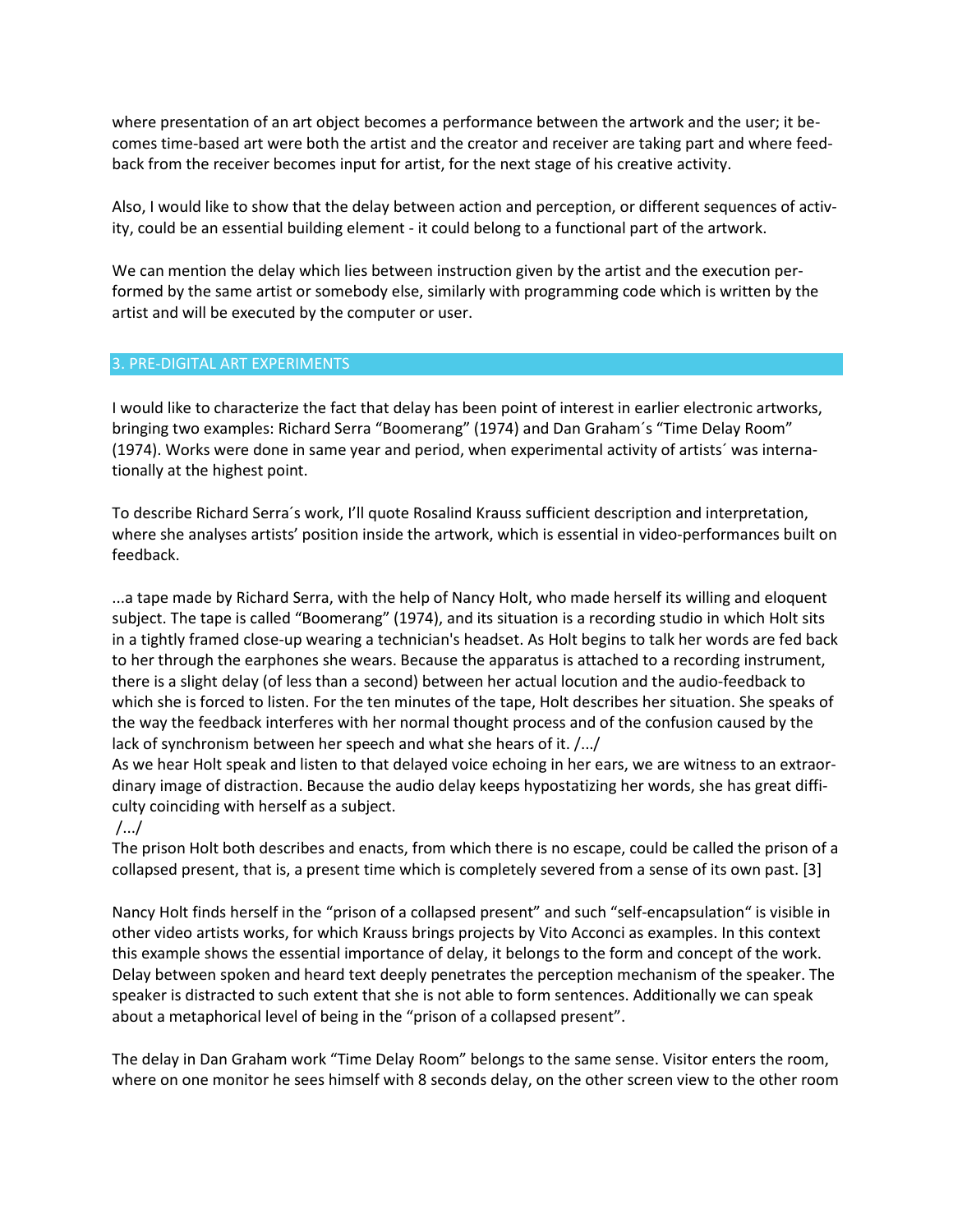with same situation. Here the visitor will experience an uncanny situation where he sees himself as almost real-time feedback image and recorded image in the same one image. Seeing himself as a delayed and mirrored image evokes intention to "freeze", allowing image to "follow" the object, and intends to identify himself with the mirrored image through movement and action.

A game with the delay is visible in the Graham´s work "Yesterday/Today" (1975). Viewers in one room see a transmission from the other room but the sound recording has been made day before. As a result we see accidental overlap and divergement between image and sound. This two examples show us importance of delay and accident in the artwork. As a result there is constantly changing artwork, which challenges the viewer.

#### 4. MULTI NODAL ART

There is historical internet artwork - Refresh project (1996), [4] by a group of artists and referred to as "Refresh - Art Project: Multi nodal net art", more than 20 WWW pages located in many servers of Europe and the US were linked together in a loop through which the visitor would be "thrown" automatically after 10 seconds to another page. The project used a "refresh" meta-tag, a command within HTML. The command tells browser software of the PC of the user to automatically go to a particular page after a certain time. Refresh chain-pages take the user through all pages all over again. A refresh delay of 10 seconds is an integral part of the project.

Meta-tag looks like this: <META HTTP-EQUIV="Refresh" CONTENT="10;URL=http://www.priss.org/fresh.shtml">

It brings user to the web site [http://www.priss.org/fresh.shtml.](http://www.priss.org/fresh.shtml) But it could be any other site also, there where twenty of them.

Andreas Broeckmann wrote:

 ... the Refresh loop was designed to employ the interconnectivity of the computers and the software infrastructure to create one project that was simultaneously happening at more than twenty different locations, a genuinely distributed artwork whose experiential effect both depended on and transgressed the physical distance between the participants. [5]

Another example is "FragMental Storm 02" by Exonemo (2002).

"FragMental Storm 02 (FMS02)" is a type of web browser. It uses keywords to search the Internet and displays corresponding data onto the screen. In conventional web browsers the graphics and text shown on the screen are positioned in accordance with instructions included in the mark-up language HTML. In contrast, FMS frees text and graphics from their HTML, scattering them randomly over the screen. [6]

Before its use it should be downloaded to a local computer.

This work is constantly in redesign and regeneration. The result is changing, evolving and we can speak about another kind of delay, or waiting until the artwork complete (if the user ends it) or does not complete. It is endless - it is not repeating itself in detail, but still we can say that it becomes comparable, as it starts to look similar if we don´t intervene by clicking and refreshing it. It reminds us rather time based art, looping video installation and it has been exhibited as installation as well.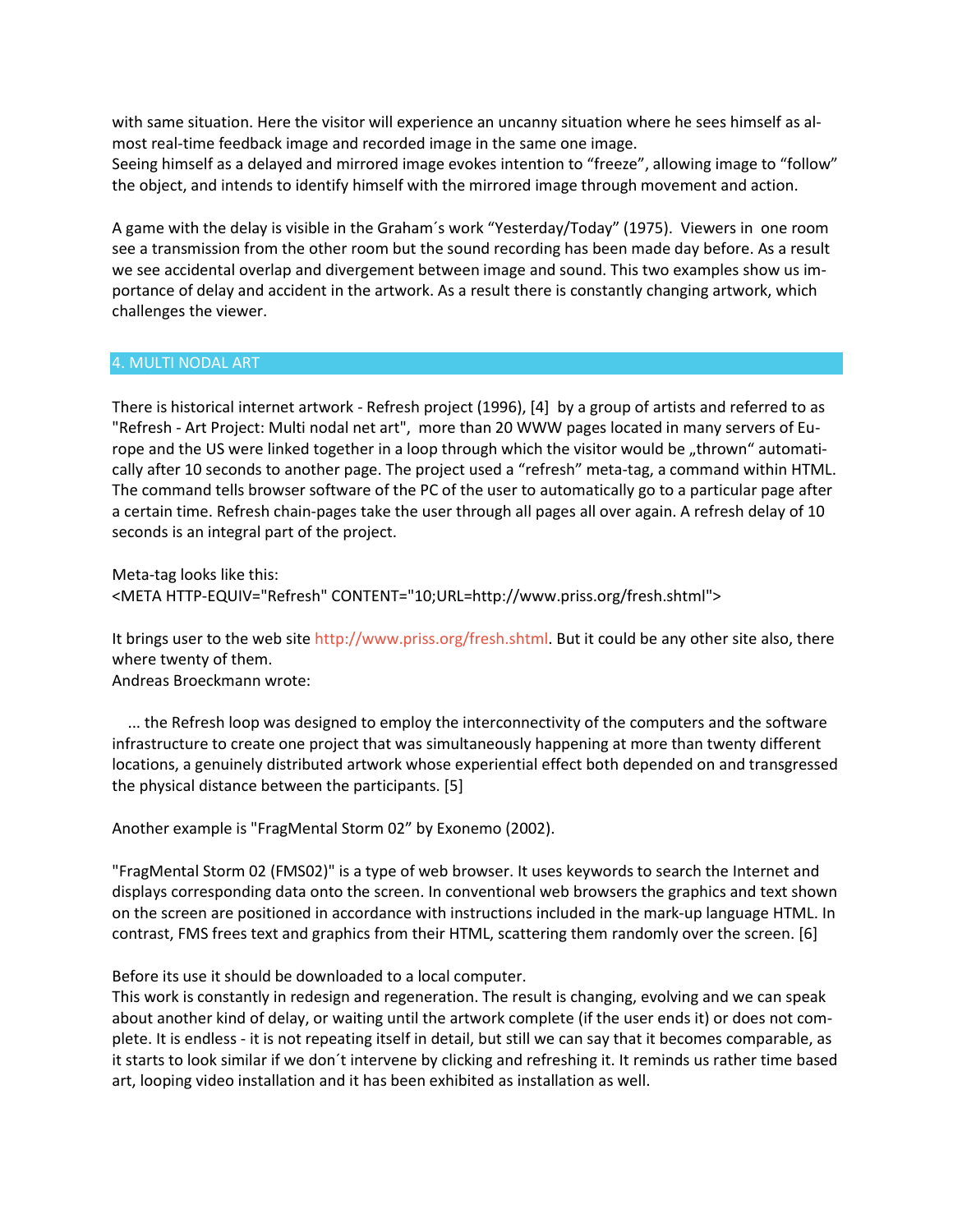We can say that the delay here is rather traditional, not like in the Refresh-project, were it was an integral part of the artwork. Here the viewer or user is "requesting" visual composition. After that programmed code retrieves visuals and text from the Internet in real time and mixes them, it plays with them "creatively". The viewer in fact is "ordering" the artworks next phase and it is "performed" and "delivered" to him. Everything is based on functional software designed by the artist.

We can describe all artworks which are defined as "participative" or "interactive" in the same sense. Artwork changes or presents its variations after user input, it gives feedback, and it talks back. Dependant on the complexity of the software or hardware it could happen more or less interestingly. A dialogue is taking place between the artwork and the user.

### 5. DIALOGUE AND DELAY

For describing the specific quality of telecommunication art, Eduardo Kac has used the terms "dialogism" and "dialogical art". Kac [7] wrote that "there is a clear difference between dialogical art and interactive art (all dialogical works are interactive, not all "interactive" works are dialogical)". Also, he wrote: "dialogical aesthetics is intersubjective and stands in stark contrast with monological art, which is largely based on the concept of individual expression." [8]

Kac writes that the roots of contemporary dialogical art experiences can be traced back to this arc of experimentation ... —from modern avant-garde collaborations and interactive propositions to the dematerialized and participatory events of the sixties and seventies. [9]

Telepresence art offers dialogical alternatives to the monological system of art and converts telecommunications links into a physical bridge connecting remote spaces. [10]

After Kac reason for appearance of dialogical art is "... increased dissatisfaction with concepts of art centred on the individual and on romantic heroic myths..."

Shortly we can describe dialogical art as art which produces new content during interaction with it and that the artworks' physicality or visual, audible or other content is changing. The artwork is not the same in beginning as it is in the end.

I'll bring for example a work by Nurit Bar-Shai, an online performance in three acts - "Nothing Happens" (2006). [11] The author describes it as interactive telematic mixed media live streaming installation with custom made software:

Nothing Happens, is a networked online performance in which viewers work together to make a series of objects tip over. The performance consists of three acts, which are centered around staged environments - a high shelf, a cluttered tabletop and an empty floor. Each scene contains a central protagonist, respectively: a cardboard box, a glass full of water and a wooden chair. In all three acts, web-enabled physical devices, controlled by viewer's clicks, make these objects tip over. When this happens, the performance is over. [12]

The website allows physically distant observers a chance to participate. In one direction, the site displays live images in real time of the current as it unfolds. In the other direction, users are able to click a simple interface in order to manipulate the scene.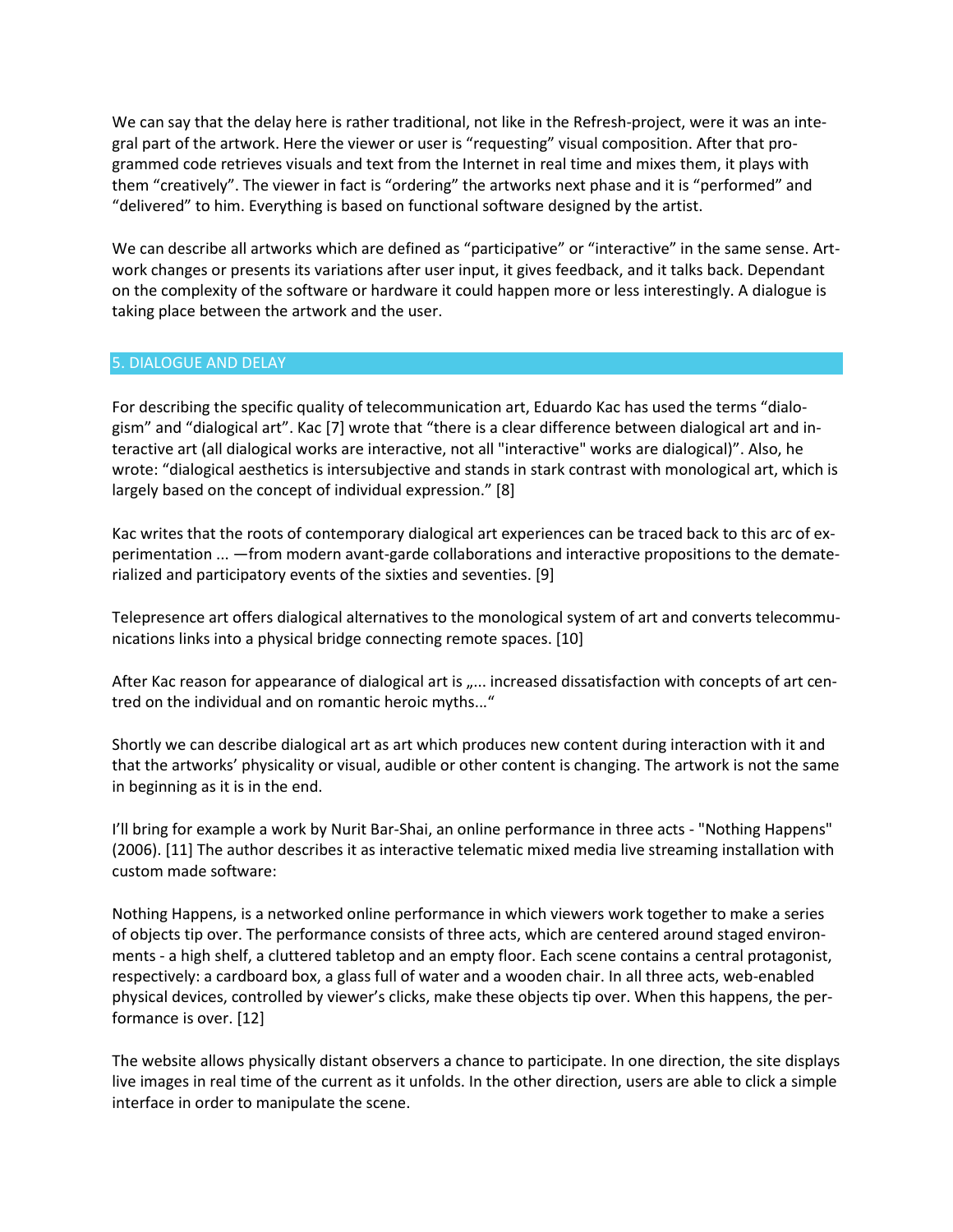The key aim of interactivity in this performance, as the artist writes, is to create an immediate and understandable form of interaction, so that each click of a user is rightfully perceived as developing the scene further. [13]

In this work we see paradoxically real materiality elements which are part of the telecommunication artwork. The user and participant operate in a real time factual distant reality, like an operator is manipulates with hands of robots in space. The internet performance of things is linear, it has beginning and end. The result is predictable, but different in its speed. Naturally, real-time transmission or bandwidth influences the execution speed of the clicks and the speed of refreshed images on a website where we see tipping objects.

This discontinuity of internet performance, that it could be defined as an act-and-wait strategy, is similar with other interactive artworks where the user acts and waits for feedback. Here we see that the delay between images, which is defined by the transmission speed of the network, defines the activity of user. The slowness and predictability of the performance gives the user an opportunity to follow the process, it really fits with internet speed. We can expect a possible rupture of communication if the speed changes, if it gets faster and the view on the installation is not refreshed with sufficient speed. The user cannot follow the performance. Not this one, probably, as it is predictable, but some other event of remote controlling.

In case the user meets a non-predictable installation, each act of the user is defined by changes of the artwork. The same is happening in real dialogical situations in human communication, where questions and answers could be random, even the topic could change and new content could possibly emerge.

## 6. CONCLUSION

The speed of data transmission defines the delay between acts of communication (which could be an act of creation and an act of reception) as much as processor speed defines the execution of algorithms in a computer which allow selecting more complex tasks to realize. It means that images with higher resolution could be rendered or videos with higher frame rate could be edited. Higher speed of transmission and short delay in real-time communication gives the possibility to follow much quicker movement of a distant object and to see a much higher resolution of images.

Importance of delay in interactive and telecommunication art:

– Delay in traditional communication sequence, between creator, artist and receiver/user/viewer is becoming shorter and we see even disappearance of delay in this communication act.

– Viewers meeting/encountering visual art, interactive art and telecommunicative art is time-based performance, which could be divided into reception and feedback sequences, where delay plays important part. Length of delay influence content of artwork.

– Delay between different elements/sequences of time-based telecommunication art is integral part of the work, like pause is integral part of the musical piece. Time sequences where nothing is happening, where viewer is waiting (for feedback from artwork from local computer or distant server) is becoming part of the time-based interaction between artwork and the viewer/user.